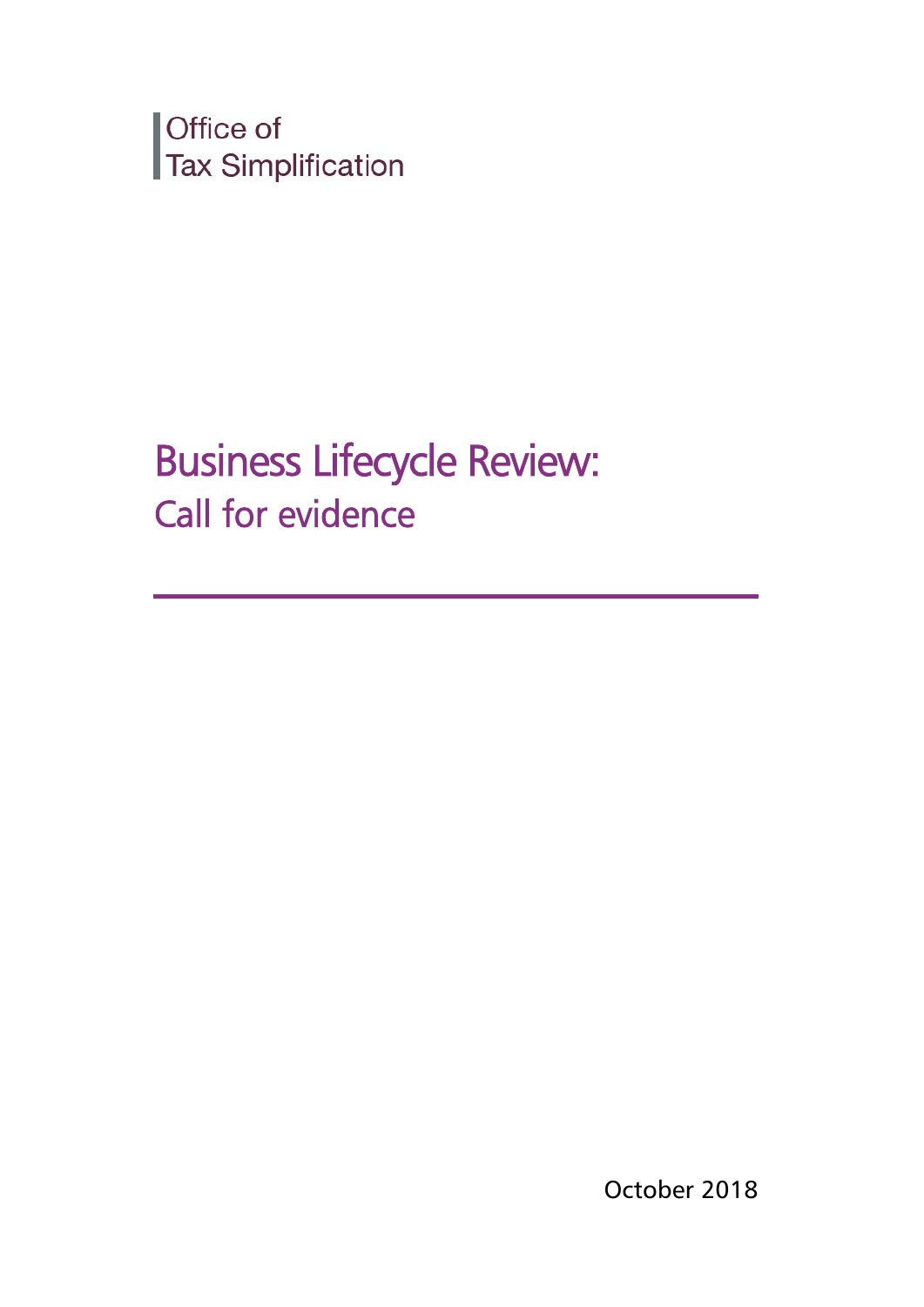# **Introduction**

The Chancellor has asked the Office of Tax Simplification (OTS) to carry out a further review of the business lifecycle.

In this review, the OTS is interested in the everyday experience of business owners and managers as they engage with tax throughout the business lifecycle. The review will focus mainly on smaller businesses, including self-employed individuals, especially those that struggle the most with tax.

It follows an [earlier business life cycle report,](https://www.gov.uk/government/publications/simplifying-the-taxation-of-key-events-in-the-life-of-a-business) which considered the tax charges and reliefs applicable at key stages in the life of a business (Start up, Incorporation, Financing for Growth, Succession and Disposal). The primary focus was on external events such as the raising of capital or a change in ownership. The report concluded that the complex patchwork of tax charges and reliefs which apply at various points in the business lifecycle needs an overhaul to reduce complexity, make reliefs more accessible, and help UK businesses to fulfil their potential.

# This review

This review will look at the practical tax issues facing businesses from start-up onwards.

The review will consider the extent to which complexity may make it difficult to get tax right and lead to errors. It will look at HMRC guidance for businesses as well as administrative processes. The review will build on the Office's previous work on smaller businesses.

The OTS would like to hear directly from businesses, representative groups and professional advisers, either in meetings, by completing our survey or writing to us. The survey should take around 10 minutes or less to complete.

We would like to have arranged any meetings, and to have received completed surveys or written responses by 7 December 2018. If you are interested in meeting us, please get in touch as soon as you can. We can be reached at ots@ots.gov.uk.

We expect to acknowledge those responding by including their names in an annex to the report, but no specific comments will be attributed to you unless we agree that with you.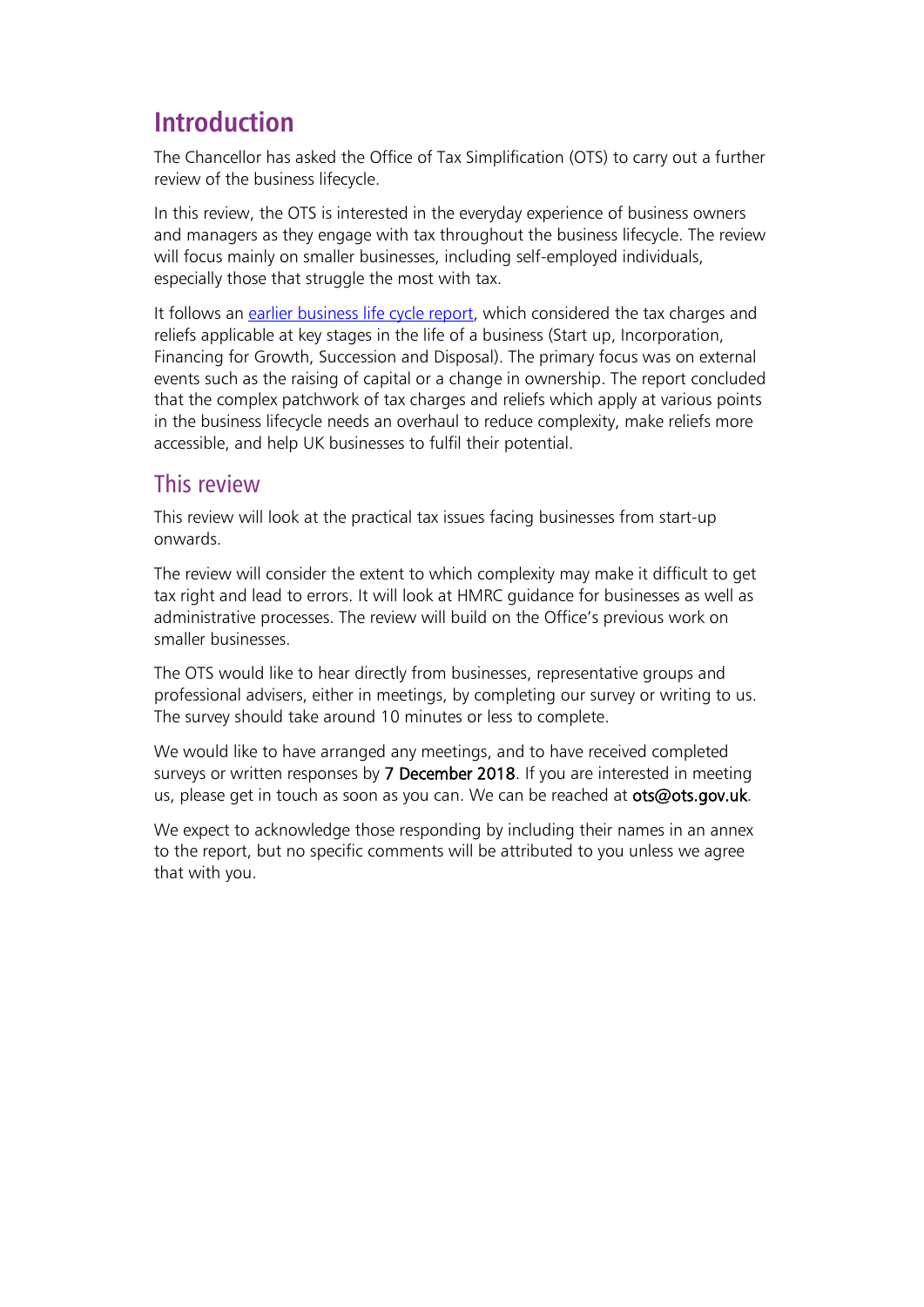# **Consultation questions**

We do not want to constrain your response, but the following questions may be a helpful starting point:

### Background

# Questions 1 to 6 are most relevant to businesses:

- 1 What industry/trade do you work in?
- 2 What size is your business?
	- a) Just you?
	- b) One to 5 employees or contractors?
	- c) 6 to 10 employees or contractors?
	- d) More than 10?
- 3 Is the turnover from your business:
	- a) Below 15,000?
	- b) £15,001 to £85,000?
	- c) above £85,000?
- 4 How did your business start? Was it:
	- a) Your own initiative?
	- b) A business you started having had a previous business?
	- c) Prompted by redundancy or lack of employment?
	- d) Other please explain
- 5 Do you work through other businesses or platforms (e.g. service providers such as taxi or delivery firms, sales platforms such as Amazon, Etsy, Ebay and Shopify)? If yes;
	- a) Would you like the platform/contracting business to collect and pay any tax due to HMRC and send the net payment to you?
	- b) How much of this income is offset by expenses, such as the lease of a car or purchase of a uniform?
		- i. None, or a negligible amount?
		- ii. Less than a quarter of your income?
		- iii. Between a quarter and half of your income?
		- iv. More than half of your income?
- 6 Are you:
	- a) In business by yourself, with no employees or subcontractors?
	- b) In a partnership?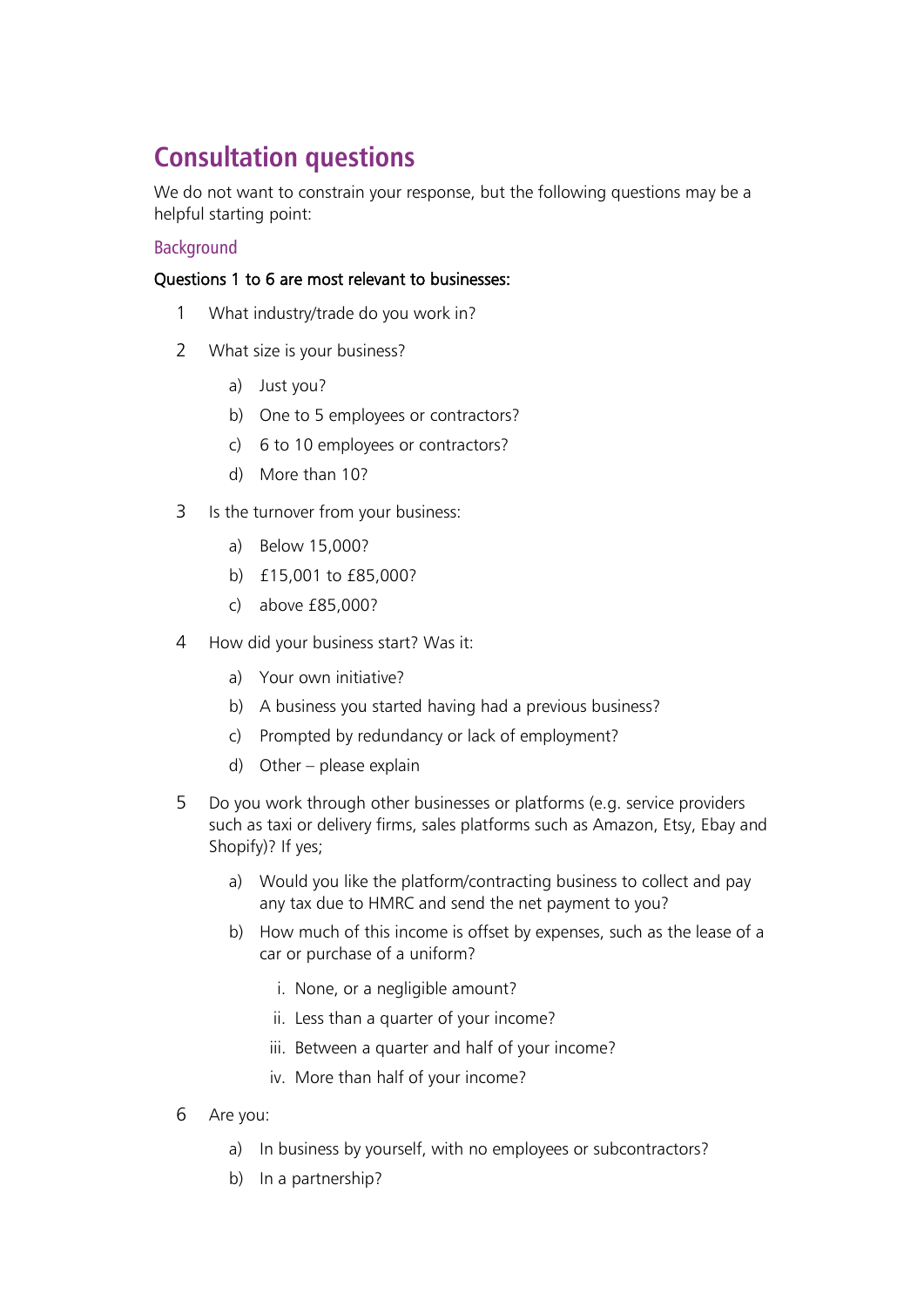- c) In a business with employees or subcontractors?
- d) Representing a company?
- 7 If your business is a partnership, how do you find the process of dealing with tax as a partnership?
- 8 If your business is a company:
	- a) Why did you decide to set up a company?
	- b) How did you find the process of setting up a company?

### Questions relevant to agents and representative bodies:

- 9 What is the composition of your client base/membership?
- 10 Is there scope to streamline the Corporation Tax computation? If so, how, and for what size of company?
- 11 In your experience, have the recent dividend tax changes impacted on clients' decisions about whether or not to incorporate a business, and where incorporated, the remuneration strategy?

# Dealing with tax

# Questions for all:

- 12 Which taxes, if any, do you, or businesses in general, deal with directly, as opposed to using an agent (for example, ITSA, NICs, PAYE, VAT, CT, Customs)? Are any taxes easier for a business to do themselves?
- 13 What is your experience of registering for the various tax regimes (ITSA, NICs, PAYE, VAT, CT, Customs)? Looking across the process of registering: finding out what to do, accessing the relevant forms, filling them in, receiving registration details, completing the process
	- a) Is this a quick process?
	- b) Is it easy to do?
	- c) What works well?
	- d) What could be improved?
- 14 Do you use HMRC's online Personal Tax Account or Business Tax Account?
	- a) What works well?
	- b) What could be improved?
- 15 What is your experience of accessing HMRC's online services (for example, filing VAT, ITSA, PAYE, or CT returns online)?
	- a) Which services do you use?
	- b) Do you find them simple and quick to use?
	- c) What works well?
	- d) What could be improved?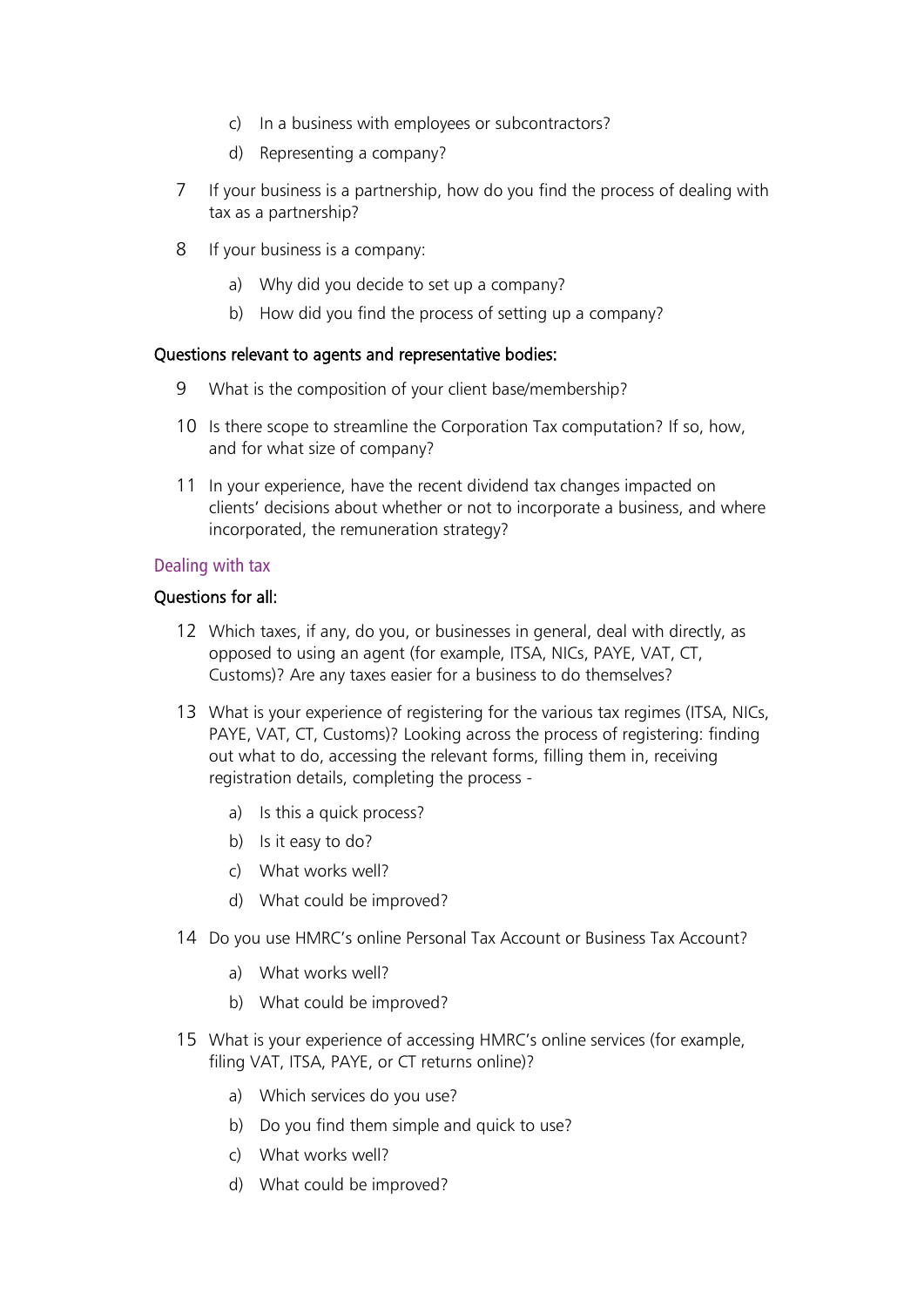- 16 What is your experience of paying tax?
	- a) Is this a simple process?
	- b) Is it a quick process?
	- c) Do you have any suggestions for improvement?
- 17 Do you use HMRC guidance to help with your business's or your clients' tax affairs?
	- a) If not, why not?
	- b) If yes, what do you find helpful, and what could be improved?
- 18 If your business (or a business you advise) has employees, how does being an employer impact on the administrative burden?
	- a) Do you/your clients offer employee benefits? (For example, private medical insurance, childcare, season ticket loans, company vehicles, or staff parties?) Have the benefits changed following tax changes?
	- b) Do you/your clients make use of voluntary payrolling of benefits, or the low value benefits allowance (£50 per benefit)? If so, do you find it reduces your administrative burden?
- 19 Have you/your clients bought or sold business assets in recent years? Business assets are things kept for use in a business, for example IT and other equipment, office furniture, machinery, premises and business vehicles.
	- a) How were these treated for tax?
	- b) Did you claim capital allowances on these items?
	- c) Was it easy or difficult to work out the tax treatment of these capital assets in your annual accounts?
	- d) What could be improved in relation to the calculation of tax due on the sale of capital assets?
	- e) How could tax relief and related administration for business asset purchases be improved?
- 20 Has your/your clients' business made a loss in any recent year(s)?
	- a) Did the tax system help offset the losses?
	- b) How have you found the process of recording the loss for tax purposes?
- 21 Does your/your client's business export goods or services, or import goods or services from overseas?
	- a) What tax and administrative issues does this raise?
	- b) Do you/they sell directly, or through a platform (such as Amazon, eBay, Etsy, Shopify)?
	- c) Does working through such a platform simplify tax administration on overseas sales?